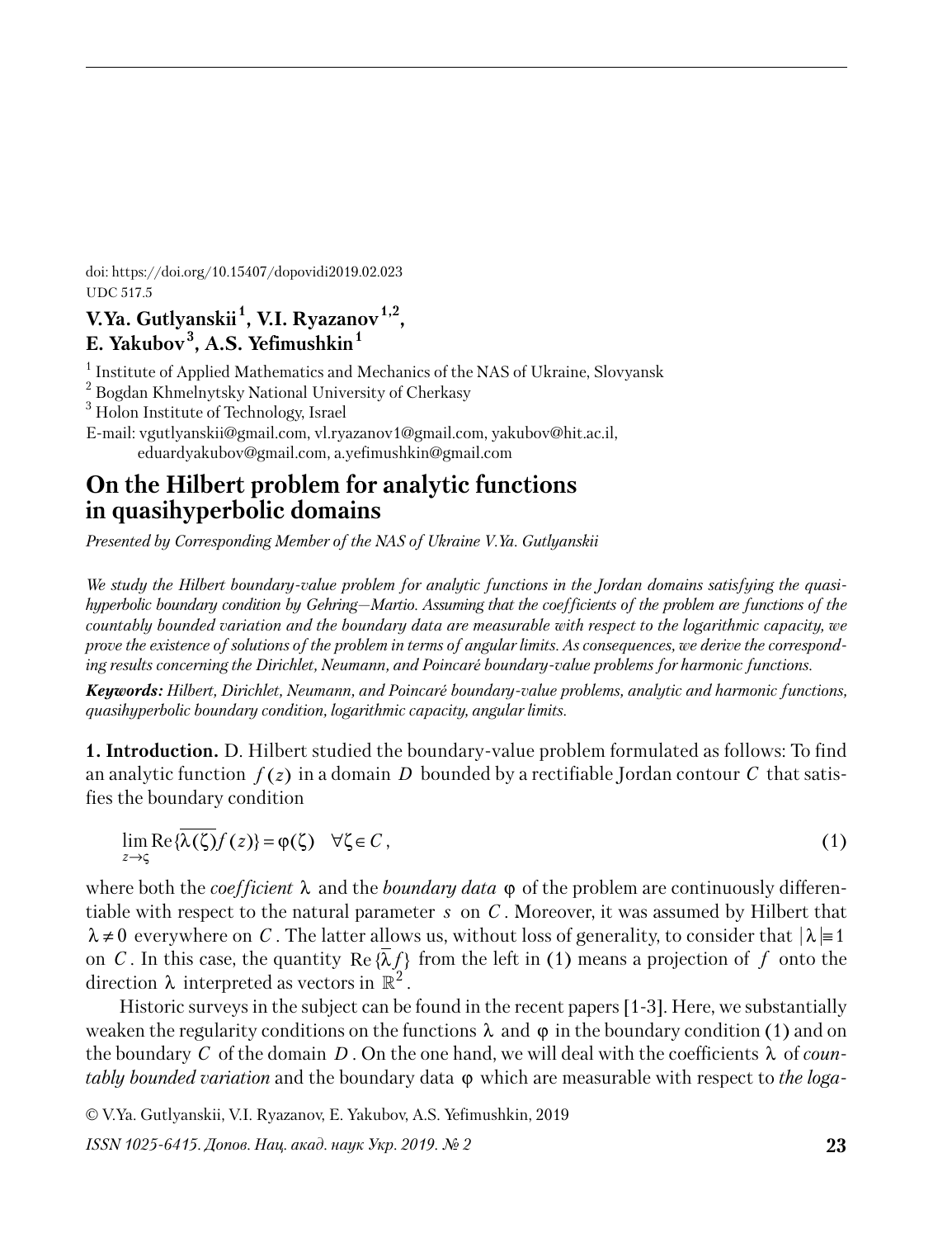*rithmic capacity*. On the other hand, the fundamental Becker—Pommerenke result in [4] allows us to study the Hilbert boundary-value problem in domains *D* with the quasihyperbolic boundary condition introduced in [5].

Recall that the *quasihyperbolic distance* between points  $z$  and  $z_0$  in a domain  $D \subset \mathbb{C}$  is the quantity  $k_D(z, z_0) := \inf_{\gamma} \int_{\gamma} ds/d(\zeta, \partial D)$ , where  $d(\zeta, \partial D)$  denotes the Euclidean distance from the point  $\zeta \in D$  to  $\partial D$ , and the infimum is taken over all rectifiable curves  $\gamma$  joining the points *z* and  $z_0$  in *D*, see [6]. Further, it is said that a domain *D* satisfies the *quasihyperbolic boundary condition* if, for constants *a* and *b* and a point  $z_0 \in D$ ,

$$
k_D(z, z_0) \leq a + b \ln \frac{d(z_0, \partial D)}{d(z, \partial D)} \quad \forall z \in D.
$$
\n<sup>(2)</sup>

Let *D* be a Jordan domain in  $\mathbb C$  such that it has a tangent at a point  $\zeta \in \partial D$  A path in *D* terminating at ζ is called *nontangential* if its part in a neighborhood of ζ lies inside of an angle in *D* with the vertex at ζ . The limit along all nontangential paths at ζ is called *angular* at the point. The latter notion is a standard tool for the study of the boundary behavior of analytic and harmonic functions, see, e.g., [7-9]. Further, the Hilbert boundary condition (1) will be understood precisely in the sense of angular limit.

The notion of the logarithmic capacity is the important tool for our research. Dealing with measurable boundary data functions  $\varphi(\zeta)$  with respect to the logarithmic capacity, see definitions in [3], we will use the *abbreviation q.e.* (*quasieverywhere*) on a set  $E \subset \mathbb{C}$ , if a property holds for all  $\zeta \in E$  except its subset of zero logarithmic capacity [10].

**2. Some definitions and preliminary remarks.** Later on,  $\mathbb{D}$  denotes the unit disk { $z \in \mathbb{C}$  :  $|z| < 1$ }. Given a Jordan domain *D* in  $\mathbb{C}$ , we call  $\lambda : \partial D \to \mathbb{C}$  a *function of bounded variation*, write  $\lambda \in BV(\partial D)$ , if

$$
V_{\lambda}(\partial D) := \sup \sum_{j=1}^{j=k} |\lambda(\zeta_{j+1}) - \lambda(\zeta_j)| < \infty
$$
 (3)

where the supremum is taken over all finite collections of points  $\zeta_i \in \partial D$ ,  $j = 1, ..., k$ , with the cyclic order meaning that  $\zeta_j$  lies between  $\zeta_{j+1}$  and  $\zeta_{j-1}$  for every  $j=1,...,k$ . Here, we assume that  $\zeta_{k+1} = \zeta_1 = \zeta_0$ . The quantity  $V_\lambda(\partial D)$  is called the *variation of the function*  $\lambda$ .

Now, we call  $\lambda : \partial D \to \mathbb{C}$  a function of the *countably bounded variation*, write  $\lambda \in \mathcal{CBV}(\partial D)$ , if there is a countable collection of mutually disjoint arcs  $\gamma_n$  of  $\partial D$  ,  $n = 1, 2, ...$  on each of which the restriction of  $\lambda$  is of bounded variation  $V_n$ ,  $\sup V_n < \infty$ , and the set  $\partial D \setminus \cup \gamma_n$  has loga*n* rithmic capacity zero. In particular, the latter holds true if  $\partial D\setminus \cup \gamma_n$  is countable. It is clear that such functions can be singular enough.

The following statement was proved as Proposition 5.1 in paper [3], where the function  $\alpha_{\lambda}$ has been called by a *function of the argument* of λ .

**Proposition 1.** *For every function*  $\lambda : \partial \mathbb{D} \to \partial \mathbb{D}$  *of the class*  $\mathcal{BV}(\partial \mathbb{D})$ *, there is a function*  $\alpha_{\lambda} : \partial \mathbb{D} \to \mathbb{R}$  $\alpha$  *of the class BV*( $\partial \mathbb{D}$ ) with  $V_{\alpha_{\lambda}} \leqslant V_{\lambda} 3\pi/2$  such that  $\lambda(\zeta)$  =  $\exp\{i\alpha_{\lambda}(\zeta)\}$  for all  $\zeta$   $\in$   $\partial \mathbb{D}$  .

Given a Jordan curve  $\Gamma \subset \mathbb{C}$ ,  $L_c^{\infty}(\Gamma)$  denotes the class of all functions  $\alpha : \Gamma \to \mathbb{R}$  which are measurable with respect to the logarithmic capacity and q.e. bounded.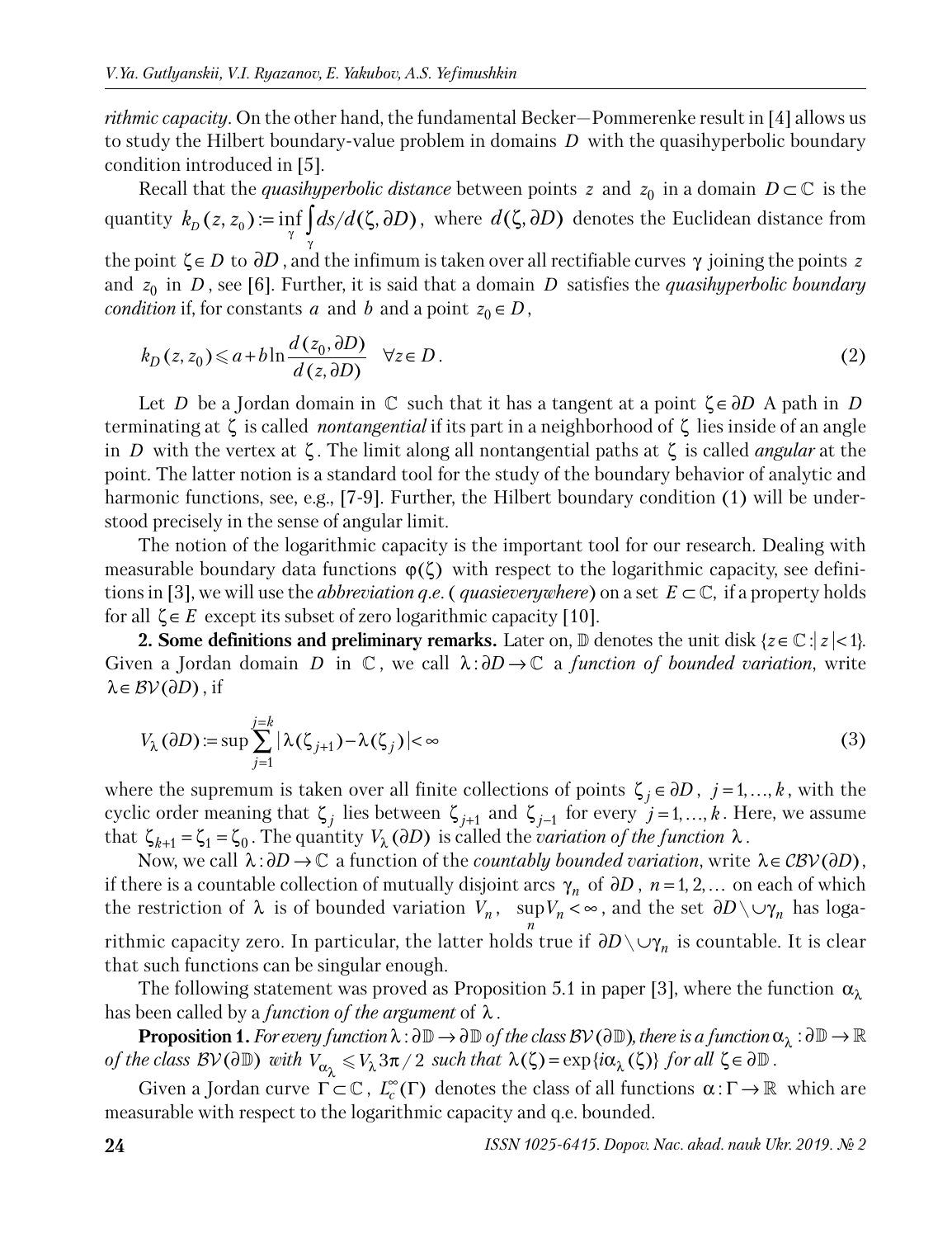**Proposition 2.** For every function  $\lambda : \partial \mathbb{D} \to \partial \mathbb{D}$  in the class  $\mathcal{CBV}(\partial \mathbb{D})$ , there is a function  $\alpha_{\lambda} : \partial \mathbb{D} \to \mathbb{R}$  in the class  $L_c^{\infty}(\partial \mathbb{D}) \cap \mathcal{CBV}(\partial \mathbb{D})$  such that

$$
\lambda(\zeta) = \exp\{i\alpha_{\lambda}(\zeta)\} \quad q.e. \text{ on } \partial \mathbb{D} \,. \tag{4}
$$

**Proof.** Denote, by  $\lambda_n$ , the function on ∂D that is equal to  $\lambda$  on  $\gamma_n$  and to 1 outside of  $\gamma_n$ . Let  $\alpha_n$ correspond to  $\lambda_n$  by Proposition 1. Then its variation  $V_n^* \leq V_n 3\pi/2$ . With no loss of generality, we may assume that  $\alpha_n \equiv 0$  outside of  $\gamma_n$ . Set  $\alpha = \sum \alpha_n$  $n=1$  $\alpha = \sum_{n=-\infty}^{\infty} \alpha_n$ . Then  $\alpha \in \mathcal{CBV}(\partial \mathbb{D})$  and  $\lambda(\zeta) = \exp{\{i\alpha(\zeta)\}}$ q.e. on  $\partial \mathbb{D}$  Applying the corresponding shifts (divisible  $2\pi$ ), we may change  $\alpha_n$  on  $\gamma_n$  through  $\alpha_n^*$  with  $|\alpha_n^*| \leq \pi$  at the middle point of  $\gamma_n$ . Then it is clear that the new function  $\alpha^* \in \mathcal{CBV}(\partial \mathbb{D})$ and  $\lambda(\zeta) = \exp\{i\alpha^*(\zeta)\}\$  q.e. on  $\partial \mathbb{D}$  and, moreover,  $|\alpha^*| \leq \pi + V_n 3\pi/2$  on every  $\gamma_n$ , i.e  $|\alpha^*|$  is bounded outside of the set  $\partial \mathbb{D} \setminus \cup \gamma_n$ . In addition, by construction, the function  $\alpha^*$  is continuous q.e. on  $\partial \mathbb{D}$  Hence,  $\alpha^* \in L_c^{\infty}(\partial \mathbb{D})$ .

We say that a Jordan curve  $\Gamma$  in  $\mathbb C$  is *almost smooth* if  $\Gamma$  has a tangent quasieverywhere. Here, we say that a straight line *L* in  $\mathbb C$  is *tangent* to  $\Gamma$  at a point  $z_0 \in \Gamma$  if

$$
\limsup_{z \to z_0, z \in \Gamma} \frac{\text{dist}(z, L)}{|z - z_0|} = 0. \tag{5}
$$

In particular,  $\Gamma$  is almost smooth if  $\Gamma$  has a tangent at all its points except a countable set. The nature of such Jordan curves  $\Gamma$  is complicated enough because the countable set can be everywhere dense in Γ .

*Remark 1.* By Corollary of Theorem 1 in [4], a conformal mapping of a Jordan domain *D* in  $\mathbb C$  with the quasihyperbolic boundary condition onto the unit disk  $\mathbb D$  as well as its inverse are Hölder continuous in the closure of *D* and  $\mathbb{D}$ , respectively. Since the logarithmic capacity of a set coincides with its transfinite diameter, these mappings keep the sets of the logarithmic capacity zero on the boundaries of *D* and  $\mathbb{D}$ . Consequently, by Remark 2.1 in [3], such mappings also keep boundary functions which are measurable with respect to the logarithmic capacity. These facts are key for the research of the boundary-value problems in the given domains.

**3. Correlation of conjugate harmonic functions.** The following statement was first proven for the case of bounded variation in [3] as Theorem 5.1. Here, we give an alternative proof of this significant fact and extend it to the case of countably bounded variation.

**Lemma 1.** Let  $\alpha : \partial \mathbb{D} \to \mathbb{R}$  be in the class  $L_c^{\infty}(\partial \mathbb{D}) \cap \mathcal{CBV}(\partial \mathbb{D})$ , let  $u : \mathbb{D} \to \mathbb{R}$  be a bounded har*monic function such that*

$$
\lim_{z \to \zeta} u(z) = \alpha(\zeta) \tag{6}
$$

*at every point of continuity of* α , *and let* ν *be its conjugate harmonic function. Then* ν *has the angular limit*

$$
\lim_{z \to \zeta} v(z) = \beta(\zeta) \quad q.e. \text{ on } \partial \mathbb{D}, \tag{7}
$$

 $\phi$  *where*  $\beta : \partial \mathbb{D} \to \mathbb{R}$  *is measurable with respect to the logarithmic capacity.* 

*ISSN 1025-6415. Допов. Нац. акад. наук Укр. 2019. № 2* **25**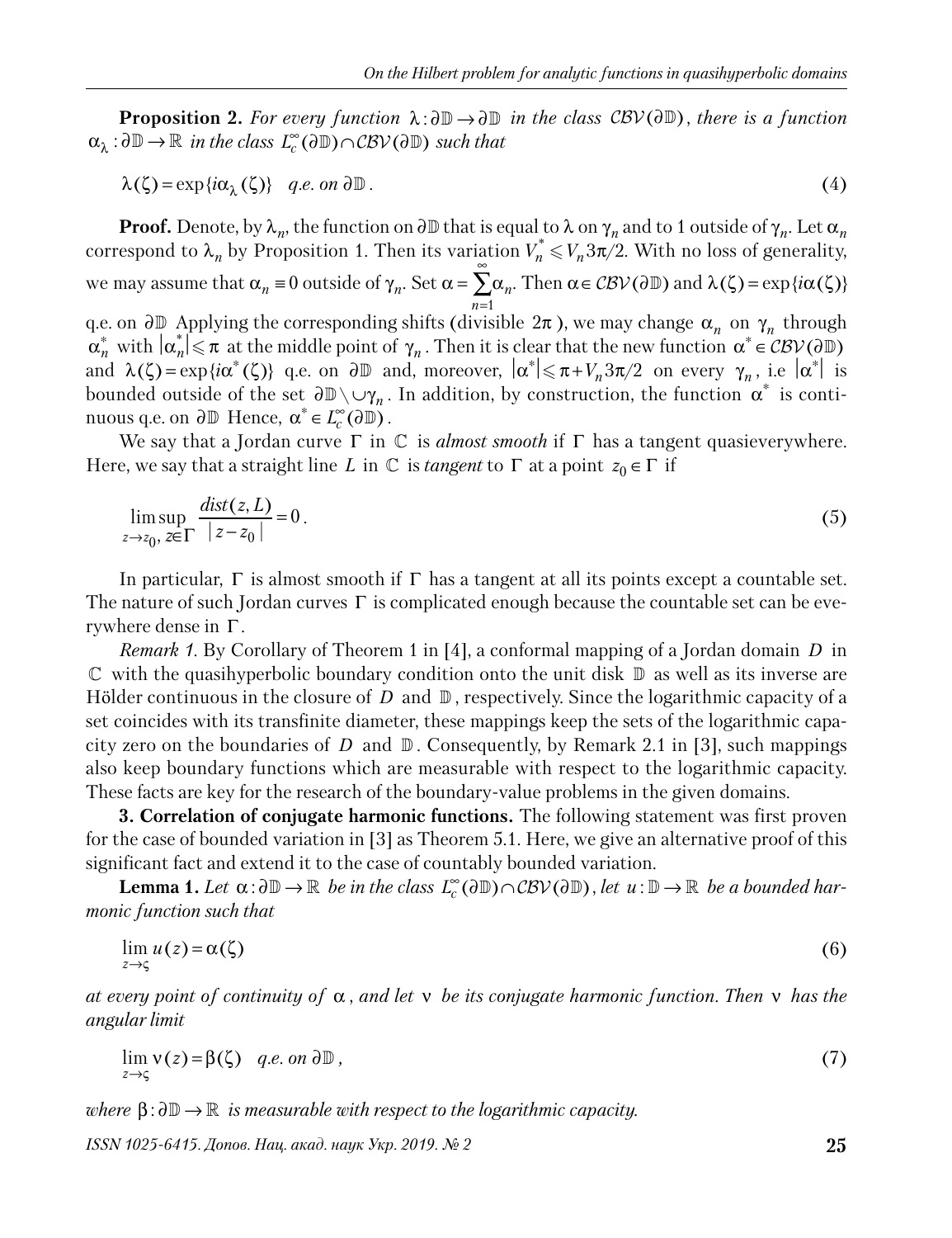**Proof.** Let us start from the case  $\alpha \in B\mathcal{V}(\partial \mathbb{D})$ . In this case,  $\alpha$  has at most a countable set *S* of points of discontinuity and, consequently, *S* is of zero logarithmic capacity. Hence, by the generalized maximum principle, see the point 115 in [11], such a function  $u$  is unique and, thus,  $u$ can be represented as the Poisson integral of the function  $\alpha$ , see Theorem I.D.2.2 in [8],

$$
u(re^{i\vartheta}) = \frac{1}{2\pi} \int_{-\pi}^{\pi} \frac{1 - r^2}{1 - 2r\cos(\vartheta - t) + r^2} \alpha(e^{it}) dt.
$$
 (8)

Here, the Poisson kernel is a real part of the analytic function  $(\zeta + z) / (\zeta - z)$ ,  $\zeta = e^{it}$ ,  $z = re^{i\vartheta}$ , and, by the Weierstrass theorem, see Theorem 1.1.1 in [12], the Schwartz integral

$$
f(z) := \frac{1}{2\pi i} \int_{\partial \mathbb{D}} \alpha(\zeta) \frac{\zeta + z}{\zeta - z} \frac{d\zeta}{\zeta}
$$
 (9)

gives the analytic function  $f = u + iv$  in  $\mathbb D$  with  $u = \text{Re } f$ ,  $v = \text{Im } f$ , and

$$
f(z) = \frac{1}{2\pi} \int_{-\pi}^{\pi} \alpha(e^{it}) \frac{e^{it} + z}{e^{it} - z} dt = C + \frac{z}{\pi} \int_{-\pi}^{\pi} \frac{F(t)}{1 - e^{-it}z} dt,
$$
\n(10)

where  $F(t) = e^{-it}\alpha(e^{it})$  and  $C = \frac{1}{2} \int_{0}^{h} \alpha(e^{it})$ 2  $C = \frac{1}{\alpha} \int \alpha(e^{it}) dt$ π −π  $=\frac{1}{\Omega}$  |  $\alpha$  $\frac{1}{\pi} \int_{-\pi}^{\pi} \alpha(e^{it}) dt$ . By Theorem 2(c) in [13], the function  $f(z)$  has

angular limits  $f(\zeta)$  as  $z \to \zeta$  q.e. on  $\partial \mathbb{D}$ , because the function *F* is of bounded variation. It remains to note that  $f(\zeta) = \lim_{n \to \infty} f_n(\zeta)$ , where  $f_n(\zeta) = f(r_n \zeta)$ , for an arbitrary sequence  $r_n \to 1-0$ as  $n \to \infty$  q.e. on  $\partial \mathbb{D}$ . Thus,  $f(\zeta)$  is measurable with respect to the logarithmic capacity, because the functions  $f_n(\zeta)$  are so as continuous functions on  $\partial \mathbb{D}$  , see 2.3.10 in [14].

Now, let  $\alpha \in \mathcal{CBV}(\partial \mathbb{D})$ . Then its set of points of discontinuity is at most of zero logarithmic capacity. Hence, again by the generalized maximum principle, the bounded function *u* satisfying (6) is unique. Moreover,  $\alpha \in L_c^{\infty}(\partial \mathbb{D})$  and, consequently, *u* can be represented by the Poisson integral (8), and the Schwartz integral (9) gives the analytic function  $f = u + iv$  in  $\mathbb{D}$ , where

$$
v(re^{i\vartheta}) = \frac{1}{2\pi} \int_{-\pi}^{\pi} \frac{2r\sin(\vartheta - t)}{1 - 2r\cos(\vartheta - t) + r^2} \alpha(e^{it}) dt.
$$
 (11)

Let us apply the linearity of the integral operator (11). Namely, denote, by  $\chi$ , the characteristic function of an arc  $\gamma_*$  of  $\partial \mathbb{D}$ , where  $\alpha$  is of bounded variation from the definition of  $\mathcal{CBV}$ . Setting  $\alpha_* = \alpha \chi$  and  $\alpha_0 = \alpha - \alpha_*$ , we have  $\alpha = \alpha_* + \alpha_0$ . Then  $v = v_* + v_0$  where  $v_*$  and  $v_0$  correspond to  $\alpha_*$  and  $\alpha_0$  by formula (11). By the first item of the proof, there exists the angular limit  $\lim_{\alpha} v_*(z) = \beta_*(\zeta)$  q.e. on  $\partial \mathbb{D}$ , where  $\beta_* : \partial \mathbb{D} \to \mathbb{R}$  is a measurable function with respect to the *z* →ζ logarithmic capacity. Moreover, it is evident from formula (11) that  $v_0(z) \to \beta_0(\zeta)$  as  $z \to \zeta$  for all  $\zeta \in \gamma_*$ , where  $\beta_0 : \gamma_* \to \mathbb{R}$  is continuous on  $\gamma_*$ . Thus, setting  $\beta = \beta_* + \beta_0$  on  $\gamma_*$ , we obtain the conclusion of Lemma 1 because the collection of such arcs  $\gamma_*$  is countable, and the completion of this collection on ∂D has zero logarithmic capacity.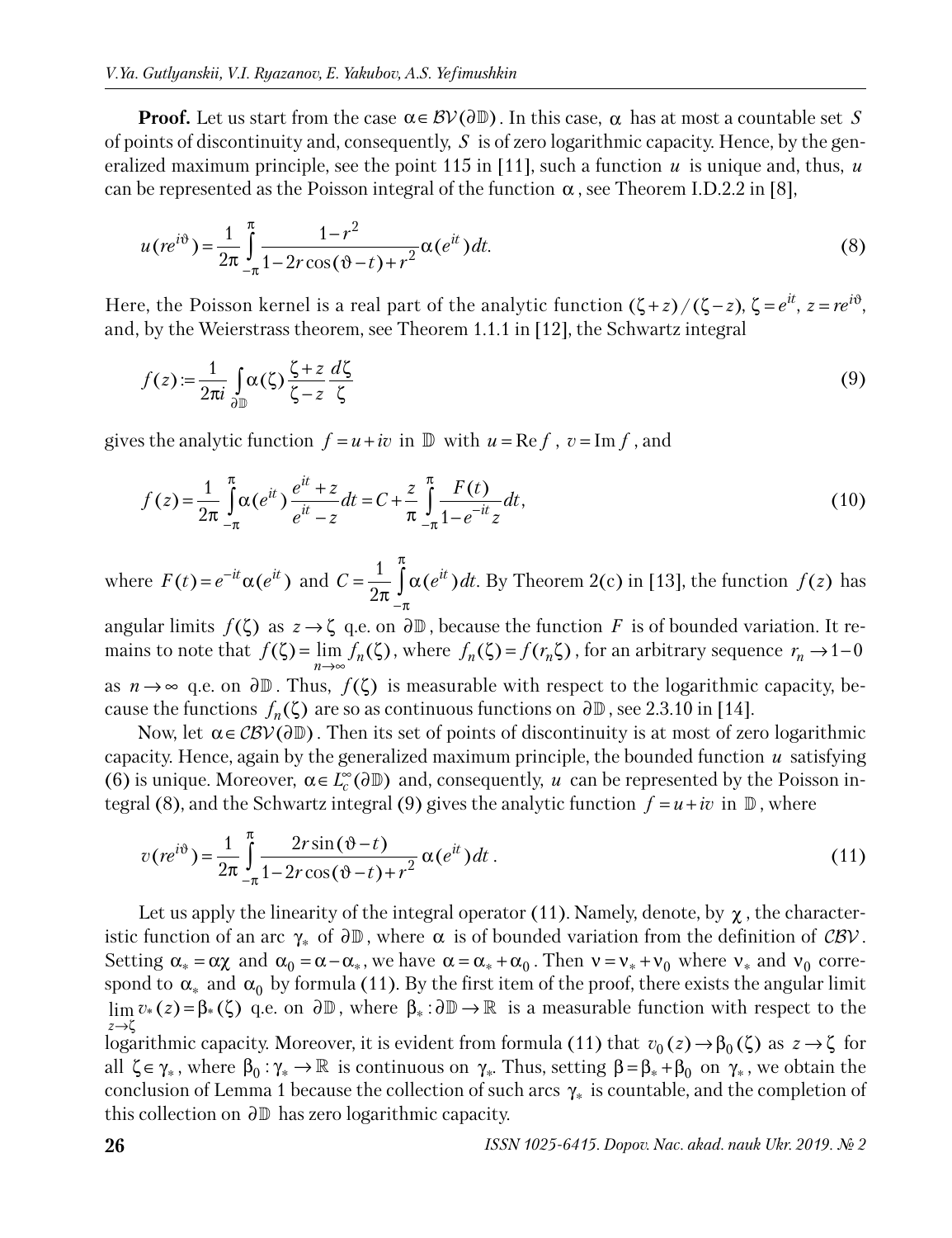#### **4. The Hilbert problem for analytic functions.**

**Theorem 1.** Let  $\lambda : \partial \mathbb{D} \to \partial \mathbb{D}$  be in the class  $\mathcal{CBV}(\partial \mathbb{D})$  and  $\varphi : \partial \mathbb{D} \to \mathbb{R}$  be measurable with re*spect to the logarithmic capacity. Then there is an analytic function*  $f : \mathbb{D} \to \mathbb{C}$  *with the angular limit* 

$$
\lim_{z \to \zeta} \text{Re}[\overline{\lambda(\zeta)}f(z)] = \varphi(\zeta) \quad q.e. \text{ on } \partial \mathbb{D}. \tag{12}
$$

**Proof.** By Proposition 2, the function  $\alpha_{\lambda} \in L_c^{\infty}(\partial \mathbb{D}) \cap \mathcal{CBV}(\partial \mathbb{D})$ . Therefore,

$$
g(z) := \frac{1}{2\pi i} \int_{\partial \mathbb{D}} \alpha_{\lambda}(\zeta) \frac{z + \zeta}{z - \zeta} \frac{d\zeta}{\zeta}, \quad z \in \mathbb{D},
$$

is an analytic function with  $u(z) = \text{Re } g(z) \to \alpha_\lambda(\zeta)$  as  $z \to \zeta$  for every  $\zeta \in \partial \mathbb{D}$  except a set of the discontinuity points for the function  $\alpha_{\lambda}$  , which has zero logarithmic capacity, see Corollary IX.1.1 in [12] and Theorem I.D.2.2 in [8]. Note that the function  $A(z) = \exp\{i g(z)\}\$ is also analytic. By Lemma 1, there is a function  $\beta$ :  $\partial \mathbb{D} \to \mathbb{R}$  that has the angular limit  $v(z) = \text{Im } g(z) \to$  $\rightarrow \beta(\zeta)$  as  $z \rightarrow \zeta$  q.e. on ∂D and  $\beta$  is measurable with respect to the logarithmic capacity. Thus, by Corollary 4.1 in [3], there exists an analytic function  $B: \mathbb{D} \to \mathbb{C}$  that has the angular limit  $U(z) = \text{Re } B(z) \rightarrow \varphi(\zeta) \exp{\{\beta(\zeta)\}}$  as  $z \rightarrow \zeta$  q.e. on ∂D Finally, an elementary computation shows that the desired function has the form  $f = AB$ .

**Theorem 2.** *Let D be a Jordan domain with the quasihyperbolic boundary condition, let* ∂*D have a tangent q.e., let*  $\lambda : \partial D \to \mathbb{C}, |\lambda(\zeta)| = 1$ , *be in CBV(* $\partial D$ *), and let*  $\varphi : \partial D \to \mathbb{R}$  *be measurable with respect to the logarithmic capacity. Then there is an analytic function*  $f: D \to \mathbb{C}$  *with the angular limit* 

$$
\lim_{z \to \zeta} \text{Re}[\overline{\lambda(\zeta)}f(z)] = \varphi(\zeta) \quad q.e. \text{ on } \partial D \tag{13}
$$

**Proof.** Let  $g$  be a conformal mapping of  $D$  onto  $\mathbb D$  that exists by the Riemann mapping theorem, see Theorem II.2.1 in [12], and by the Caratheodory theorem, see Theorem II.3.4 in [12], *g* be extended to a homeomorphism  $\tilde{g}$  of  $\overline{D}$  onto  $\overline{\mathbb{D}}$  . By Corollary of Theorem 1 in [4],  $g_* \coloneqq \tilde{g}|_{\partial D}$ and its inverse function are Hölder continuous. Then  $\Lambda := \lambda \circ g_*^{-1} \in \mathcal{CBV}(\partial \mathbb{D})$  and  $\Phi := \varphi \circ g_*^{-1}$  is measurable with respect to the logarithmic capacity by Remark 1. Thus, by Theorem 1, there is an analytic function  $A: \mathbb{D} \to \mathbb{C}$  that has the angular limit

$$
\lim_{\omega \to \eta} \text{Re}\{\overline{\Lambda(\eta)}A(\omega)\} = \Phi(\eta) \quad q.e. \text{ on } \partial \mathbb{D}. \tag{14}
$$

Let us consider the analytic function  $f := A \circ g$  and show that f is desired. Indeed, by the Lindelöf theorem, see Theorem II.C.2 in [8], if  $\partial D$  has a tangent at a point  $\zeta$ , then  $arg[g(\zeta)-g(z)]-arg[\zeta-z] \rightarrow \text{const}$  as  $z \rightarrow \zeta$ . In other words, the images under the conformal mapping *g* of sectors in *D* with a vertex at  $\zeta$  is asymptotically the same as sectors in  $\mathbb D$  with a vertex at  $w = g(\zeta)$ . Consequently, nontangential paths in *D* are transformed under *g* into nontangential paths in  $\mathbb D$  and inversely q.e. on  $\partial D$  and  $\partial \mathbb D$  respectively, because *D* is almost smooth and  $g_*$  and  $g_*^{-1}$  keep sets of logarithmic capacity zero. Thus, (14) implies the existence of the angular limit (13) q.e. on ∂*D* .

*ISSN 1025-6415. Допов. Нац. акад. наук Укр. 2019. № 2* **27**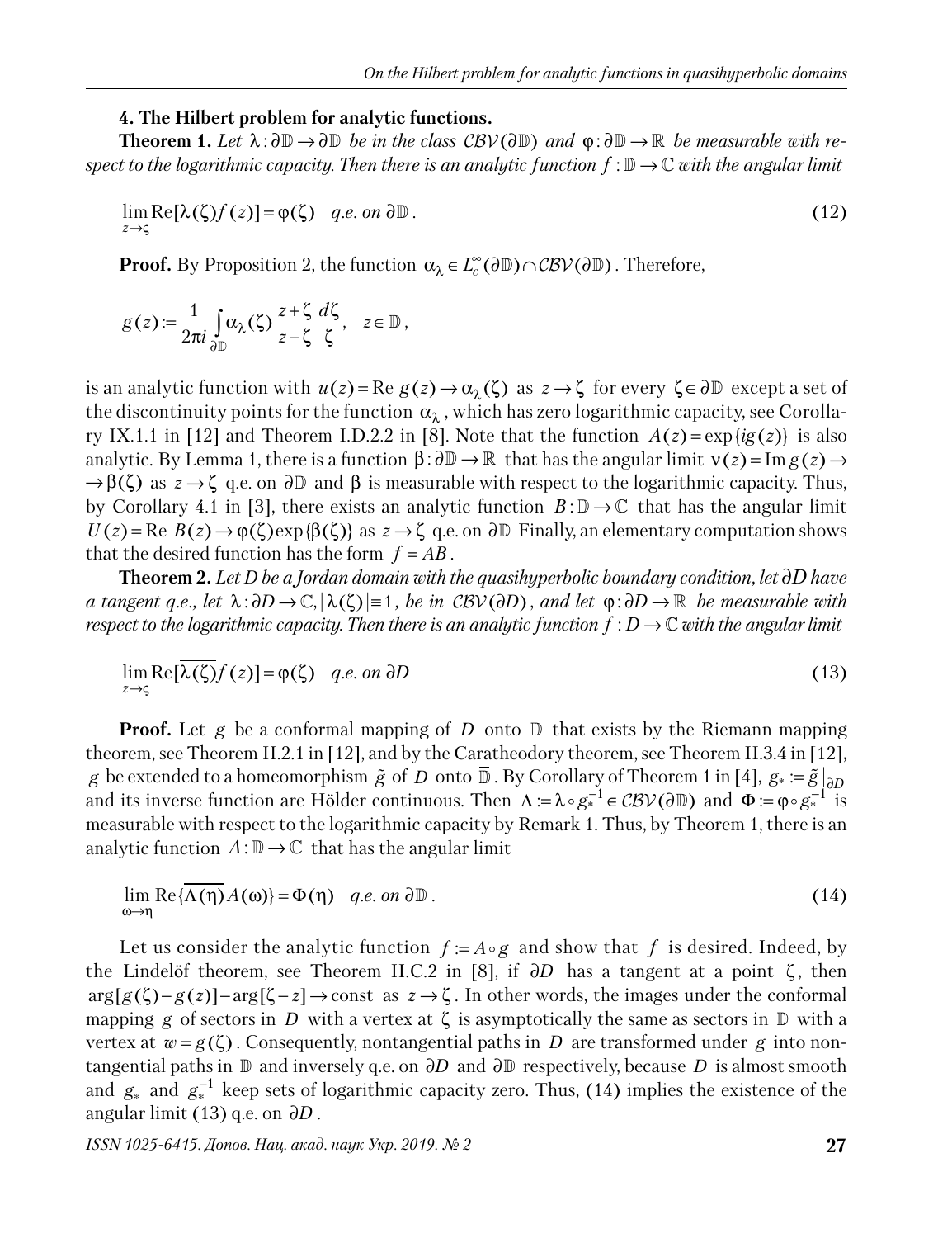**5. On Dirichlet, Neumann, and Poincaré problems.** We reduce these boundary-value problems for harmonic functions to suitable Hilbert problems for analytic functions studied above.

**Corollary 1.** *Let D be a Jordan domain with the quasihyperbolic boundary condition and let*  ∂*D* have a tangent q.e. Suppose  $\phi$ :∂*D* → ℝ is measurable with respect to the logarithmic capacity. *Then there exists a harmonic function*  $u: D \to \mathbb{C}$  *that has the angular limit* 

$$
\lim_{z \to \zeta} u(z) = \varphi(\zeta) \quad q.e. \text{ on } \partial D. \tag{15}
$$

It is well known that the Neumann problem, in general, has no classical solution. The necessary condition of solvability is that the integral of the function  $\varphi$  over  $\partial \mathbb{D}$  is equal to zero [15].

**Theorem 3.** *Let D be a Jordan domain with the quasihyperbolic boundary condition and let*   $\partial D$  have a tangent q.e. Suppose that  $v : \partial D \to \mathbb{C}, |\nu(\zeta)| = 1$ , is in the class CBV and  $\varphi : \partial D \to \mathbb{R}$  is *measurable with respect to the logarithmic capacity. Then there exists a harmonic function*  $u: D \to \mathbb{R}$ *with the angular limit*

$$
\lim_{z \to \zeta} \frac{\partial u}{\partial v} = \varphi(\zeta) \quad q.e. \text{ on } \partial D. \tag{16}
$$

**Proof.** Indeed, by Theorem 2, there exists an analytic function  $f: D \to \mathbb{C}$  that has the angular limit

$$
\lim_{z \to \zeta} \text{Re}[\nu(\zeta)f(z)] = \varphi(\zeta) \tag{17}
$$

q.e. on ∂*D* . Note that an indefinite integral *F* of *f* in *D* is also an analytic function and, correspondingly, the harmonic functions  $u = \text{Re } F$  and  $v = \text{Im } F$  satisfy the Cauchy-Riemann system  $v_x = -u_y$  and  $v_y = u_x$ . Hence  $f = F' = F_x = u_x + iv_x = u_x - iu_y = \overline{\nabla u}$  where  $\nabla u = u_x + iu_y$  is the gradient of the function  $u$  in the complex form. Thus, (16) follows from (17), i.e.  $u$  is the desired harmonic function, because its directional derivative  $\frac{\partial u}{\partial x} = \text{Re}\,\overline{v} \nabla u = \text{Re}v \overline{\nabla u} = \langle v, \nabla u \rangle$ ∂ν is the scalar product of ν and the gradient ∇*u* .

**Corollary 2.** *Let D be a Jordan domain in C with the quasihyperbolic boundary condition and let the unit interior normal n*( $\zeta$ ) *to the boundary ∂D be in the class CBV . Suppose that*  $\varphi$ : $\partial D \to \mathbb{R}$ *is measurable with respect to the logarithmic capacity. Then one can find a harmonic function u* : *D* →  $\mathbb C$  *such that q.e. on ∂D there exist:* 

1) the finite limit along the normal  $n(\zeta)$ 

$$
u(\zeta) := \lim_{z \to \zeta} u(z),
$$

2) *the normal derivative* 

$$
\frac{\partial u}{\partial n}(\zeta) := \lim_{t \to 0} \frac{u(\zeta + t n) - u(\zeta)}{t} = \varphi(\zeta),
$$

3) *the angular limit*

$$
\lim_{z \to \varsigma} \frac{\partial u}{\partial n}(z) = \frac{\partial u}{\partial n} = (\zeta)
$$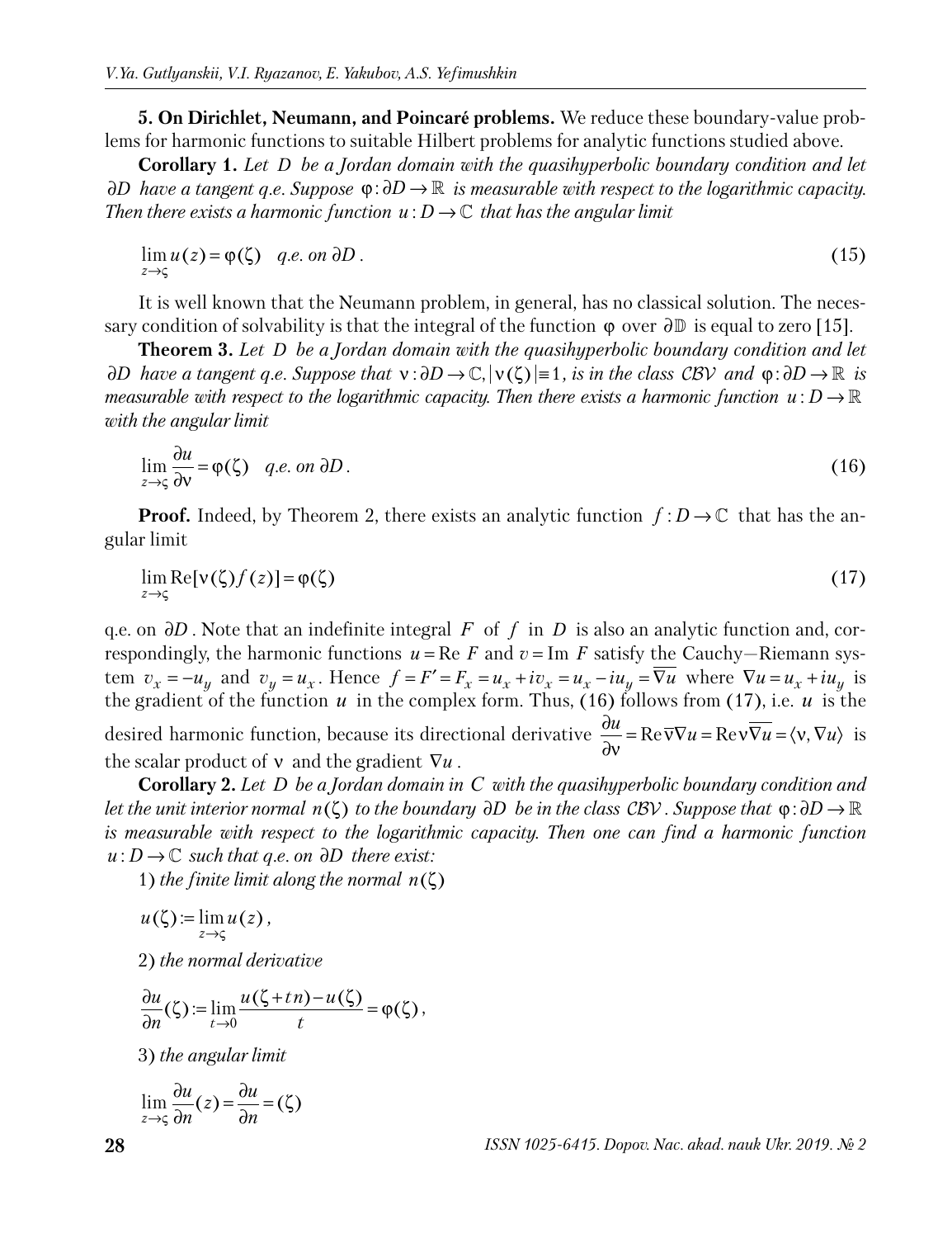#### REFERENCES

- 1. Gutlyanskii, V. Ya. & Ryazanov, V. I. (2017). On recent advances in boundary-value problems in the plane. J. Math. Sci., 221, No. 5, pp. 638-670. doi: https://doi.org/10.1007/s10958-017-3257-z
- 2. Gutlyanskii, V., Ryazanov, V. & Yefimushkin, A. (2016). On the boundary-value problems for quasiconformal functions in the plane. J. Math. Sci., 214, No. 2, pp. 200-219. doi: https://doi.org/10.1007/s10958-016- 2769-2
- 3. Efimushkin, A. S. & Ryazanov, V. I. (2015). On the Riemann-Hilbert problem for the Beltrami equations in quasidisks. J. Math. Sci., 211, No. 5, pp. 646-659. doi: https://doi.org/10.1007/s10958-015-2621-0
- 4. Becker, J. & Pommerenke, Ch. (1982). Hölder continuity of conformal mappings and nonquasiconformal Jordan curves. Comment. Math. Helv., 57, No. 2, pp. 221-225. doi: https://doi.org/10.1007/BF02565858
- 5. Gehring, F. W. & Martio, O. (1985). Lipschitz classes and quasiconformal mappings. Ann. Acad. Sci. Fenn. Ser. A. I. Math., 10, pp. 203-219.
- 6. Gehring, F. W. & Palka, B. P. (1976). Quasiconformally homogeneous domains. J. Analyse Math., 30, pp. 172- 199. doi: https://doi.org/10.1007/bf02786713
- 7. Duren, P. L. (1970). Theory of  $H_p$  spaces. Pure and Applied Mathematics, Vol. 38. New York: Academic Press.
- 8. Koosis, P. (1998). Introduction to  $H_p$  spaces. Cambridge Tracts in Mathematics, Vol.115. Cambridge: Cambridge Univ. Press.
- 9. Pommerenke, Ch. (1992). Boundary behaviour of conformal maps. Grundlehren der Mathematischen Wissenschaften, Vol. 299. Berlin: Springer.
- 10. Landkof, N. S. (1972). Foundations of modern potential theory. Die Grundlehren der mathematischen Wissenschaften, Vol. 180. New York: Springer.
- 11. Nevanlinna, R. (1944). Eindeutige analytische Funktionen. Michigan: Ann Arbor.
- 12. Goluzin, G. M. (1969). Geometric theory of functions of a complex variable. Translations of Mathematical Monographs, Vol. 26. Providence, R.I.: American Mathematical Society.
- 13. Twomey, J. B. (1988). Tangential boundary behaviour of the Cauchy integral. J. London Math. Soc. (2), 37, No. 3, pp. 447-454. doi: https://doi.org/10.1112/jlms/s2-37.3.447
- 14. Federer, H. (1969). Geometric Measure Theory. Berlin: Springer.
- 15. Mikhlin, S. G. (1978). Partielle differentialgleichungen in der mathematischen physik. Mathematische Lehrbücher und Monographien, Bd. 30. Berlin: Akademie.

Received 10.12.2018

*В.Я. Гутлянський*<sup>1</sup> , *В.І. Рязанов* 1,2 , *Е. Якубов* $^3$ *, А.С. Єфімушкін* $^1$ 

<sup>1</sup>Інститут прикладної математики і механіки НАН України, Слов'янськ

- е піститу і приладаться англіні.<br><sup>2</sup> Черкаський національний університет ім. Богдана Хмельницького
- <sup>3</sup>Холонський інститут технологій, Ізраїль

E-mail*:* vgutlyanskii@gmail.com, vl.ryazanov1@gmail.com, yakubov@hit.ac.il, eduardyakubov@gmail.com, a.yefimushkin@gmail.com

### ПРО ЗАДАЧУ ГІЛЬБЕРТА ДЛЯ АНАЛІТИЧНИХ ФУНКЦІЙ У КВАЗІГІПЕРБОЛІЧНИХ ОБЛАСТЯХ

Досліджено граничну задачу Гільберта для аналітичних функцій в жорданових областях, які задовольняють квазігіперболічну умову Герінга—Мартіо. З припущенням, що коефіцієнти задачі є функціями зліченно-обмеженої варіації і граничні дані є вимірними відносно логарифмічної ємності, доведено існування розв'язків задачі в термінах кутових границь. Як наслідки отримано відповідні результати для крайових задач Діріхле, Неймана і Пуанкаре для гармонічних функцій.

*Ключові слова: крайові задачі Гільберта, Діріхле, Неймана і Пуанкаре, аналітичні і гармонічні функції, квазігіперболічна гранична умова, логарифмічна ємність, кутова границя.*